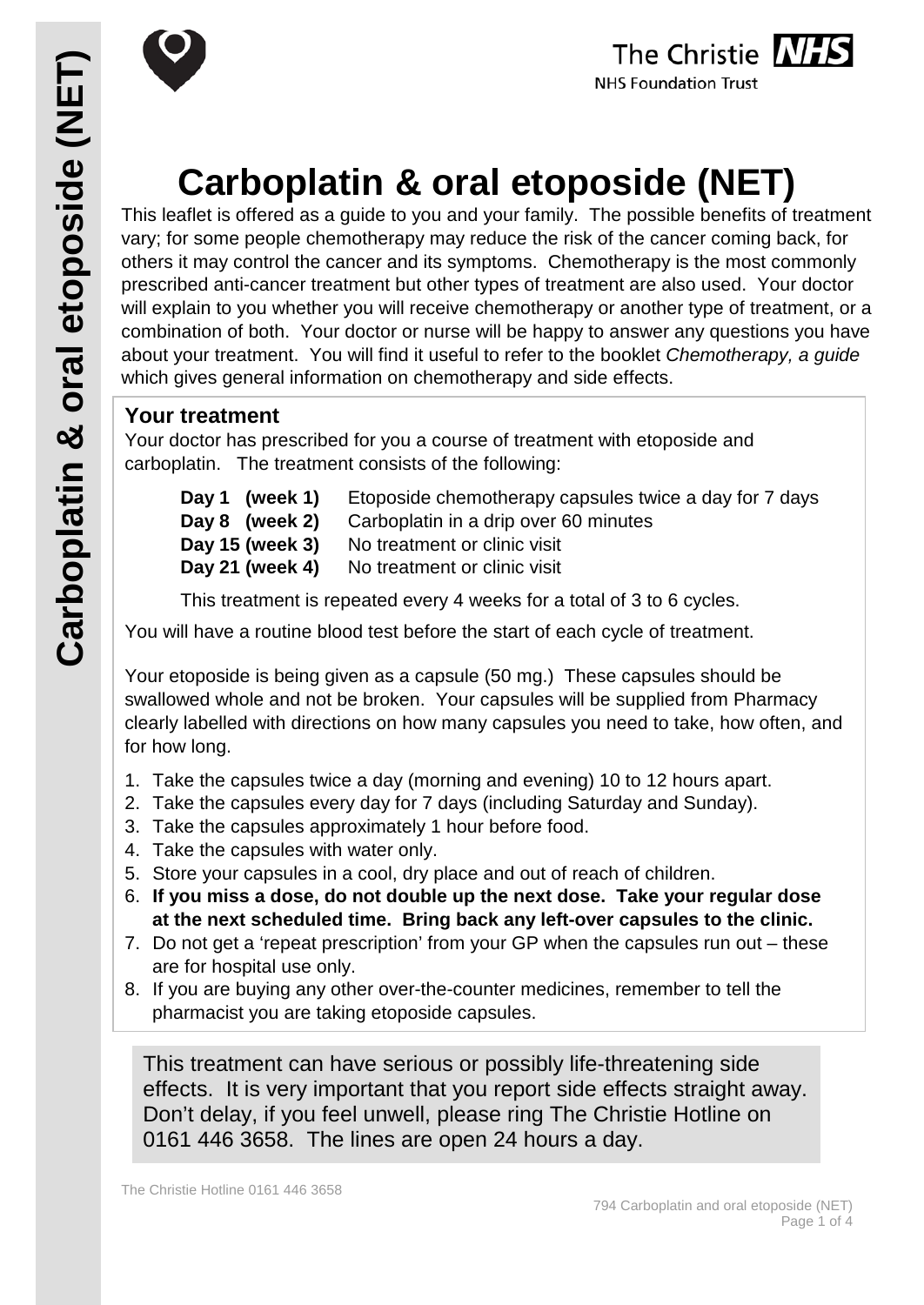#### **Kidney function**

It is important to monitor how your kidneys are working while you are having treatment. We will do this through routine blood tests, or a GFR test (the most accurate test of kidney function). **It is important to drink plenty of fluids (at least 8 cups) the day before and for a few days after chemotherapy.**

## **Possible side effects**

Chemotherapy can cause many different side effects. Some are more likely to occur than others. Everyone is different and not everyone gets all the side effects. Most side effects are usually temporary, but in some rare cases they can be life-threatening. It is important to tell your hospital doctor or nurse about any side effects so they can be monitored and, where possible, treated.

#### **Common side effects (more than 1 in 10)**

#### **Increased risk of serious infection:**

You are vulnerable to infection while you are having chemotherapy. Minor infections can become life-threatening in a matter of hours if left untreated. Symptoms of infection include fever, shivering, sweats, sore throat, diarrhoea, discomfort when you pass urine, cough or breathlessness. We recommend that you use a digital thermometer so you can check your temperature. You can buy one from your local chemist.

#### **If you feel unwell, you have symptoms of an infection or your temperature is 37.5ºC or above or below 36 ºC contact The Christie Hotline straight away**.

#### • **Anaemia (low number of red blood cells)**

While having this treatment you may become anaemic. This may make you feel tired and breathless. Let your doctor or nurse know if these symptoms are a problem. You may need a blood transfusion.

#### • **Bruising or bleeding**

 $\sum$  This treatment can reduce the production of platelets which help the blood clot. Let your doctor know if you have any unexplained bruising or bleeding, such as nosebleeds, bloodspots or rashes on the skin, and bleeding gums. You may need a platelet transfusion.

#### • **Nausea and vomiting (sickness)**

Nausea and vomiting are commonly associated with chemotherapy but the severity of this varies from person to person. Anti-sickness medication may be given along with your chemotherapy to prevent this. You may also be given anti-sickness tablets to take at home. If you continue to feel or be sick, contact your GP or The Christie, because your anti-sickness medication may need to be changed or increased.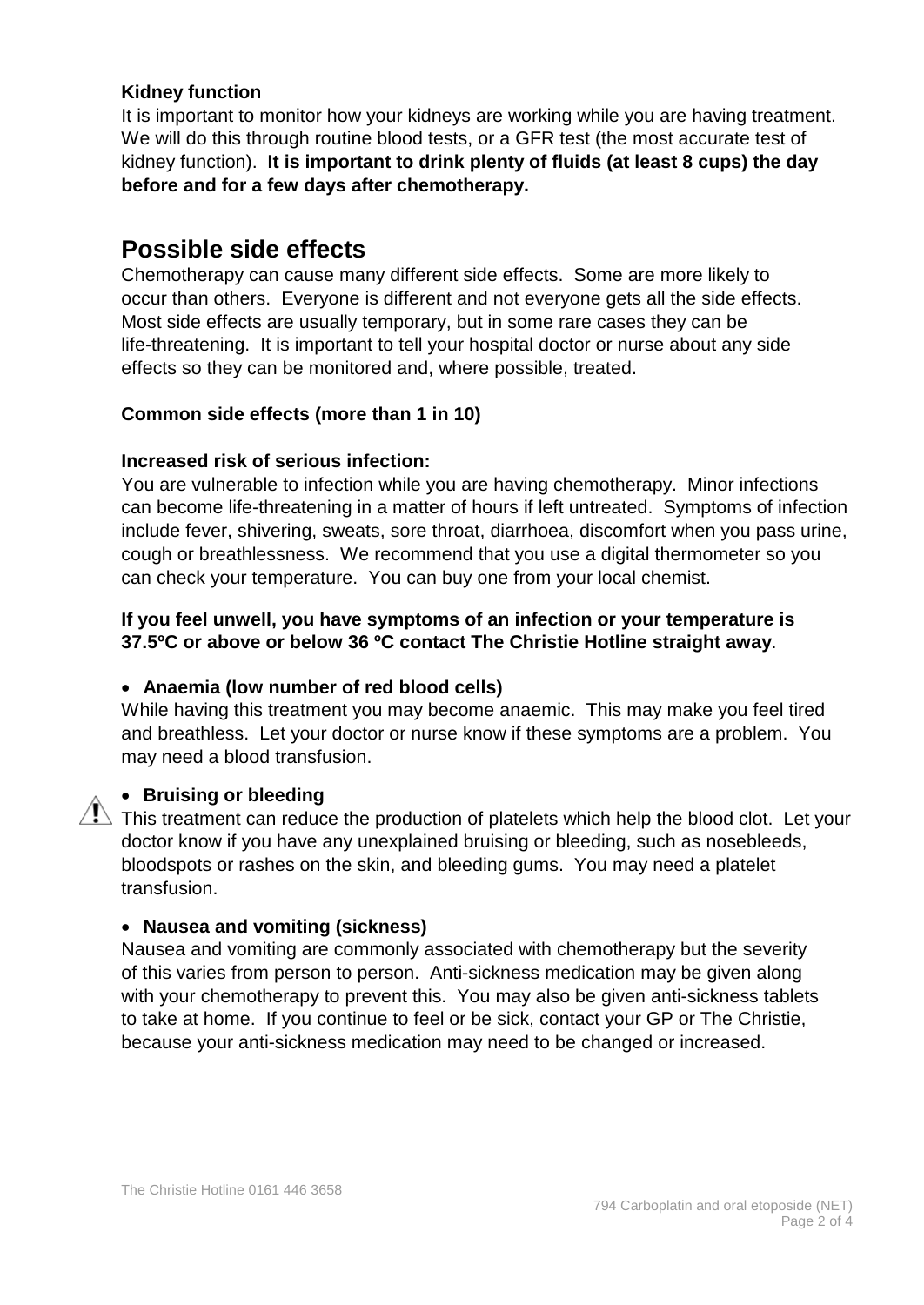#### • **Hair loss**

Most people will lose all of their hair following this type chemotherapy. The hair falls out gradually 10 to 14 days following your first course of treatment. The time scale varies from person to person. Please remember that this is a temporary side effect and your hair will grow back when your treatment is completed. If you would like an appointment with the wig service, this can be arranged for you. Ask the staff for a copy of the 'Wig Fitting Service at The Christie'.

#### • **Strange taste**

Occasionally during treatment you may experience a strange taste, sometimes described as metallic or bitter. A strongly flavoured sweet or mint will help to disguise this.

#### • **Lethargy**

Chemotherapy often makes you feel tired and lacking in energy. It can be frustrating when you feel unable to cope with routine tasks. If you do feel tired, take rest and get help with household chores. If necessary, take time off work. Gentle exercise such as walking can be beneficial.

#### **Uncommon side effects (less than 1 in 10)**

#### • **Immediate allergic reactions:**

Allergic reactions to carboplatin are uncommon. Please ask the staff for help *immediately* if you notice any of the following: fevers and chills, back pain, shortness of breath, headaches and swelling of the face may occur *during* the time the drug is being given. If this happens please tell the staff straight away. Your doctor may prescribe further medication that can help to reduce these side effects.

#### • **Kidney function**

This medication can affect your kidney function. This will be monitored on a regular basis throughout your treatment.

#### • **Sore mouth**

Your mouth may become sore or dry, or you may notice small mouth ulcers during this treatment. Drinking plenty of fluids and cleaning your teeth regularly and gently with a soft toothbrush can help to reduce the risk of this happening. We can prescribe a mouthwash for you to use during treatment. You can dilute this with water if your mouth is sore. Ask your doctor or nurse for further advice. There is also general mouth care information in the chemotherapy booklet. If you continue to have a sore mouth, please contact The Christie Hotline.

#### • **Tingling and numbness in the fingers or toes**

This is uncommon and it is usually only mild and temporary. On rare occasions, this may be permanent. You should report these symptoms to your doctor on your next hospital visit.

#### **Rare side effects (less than 1 in 100)**

**Extravasation** is when chemotherapy leaks outside the vein. If you develop redness, soreness or pain at the injection site **at any time** please let us know straight away.